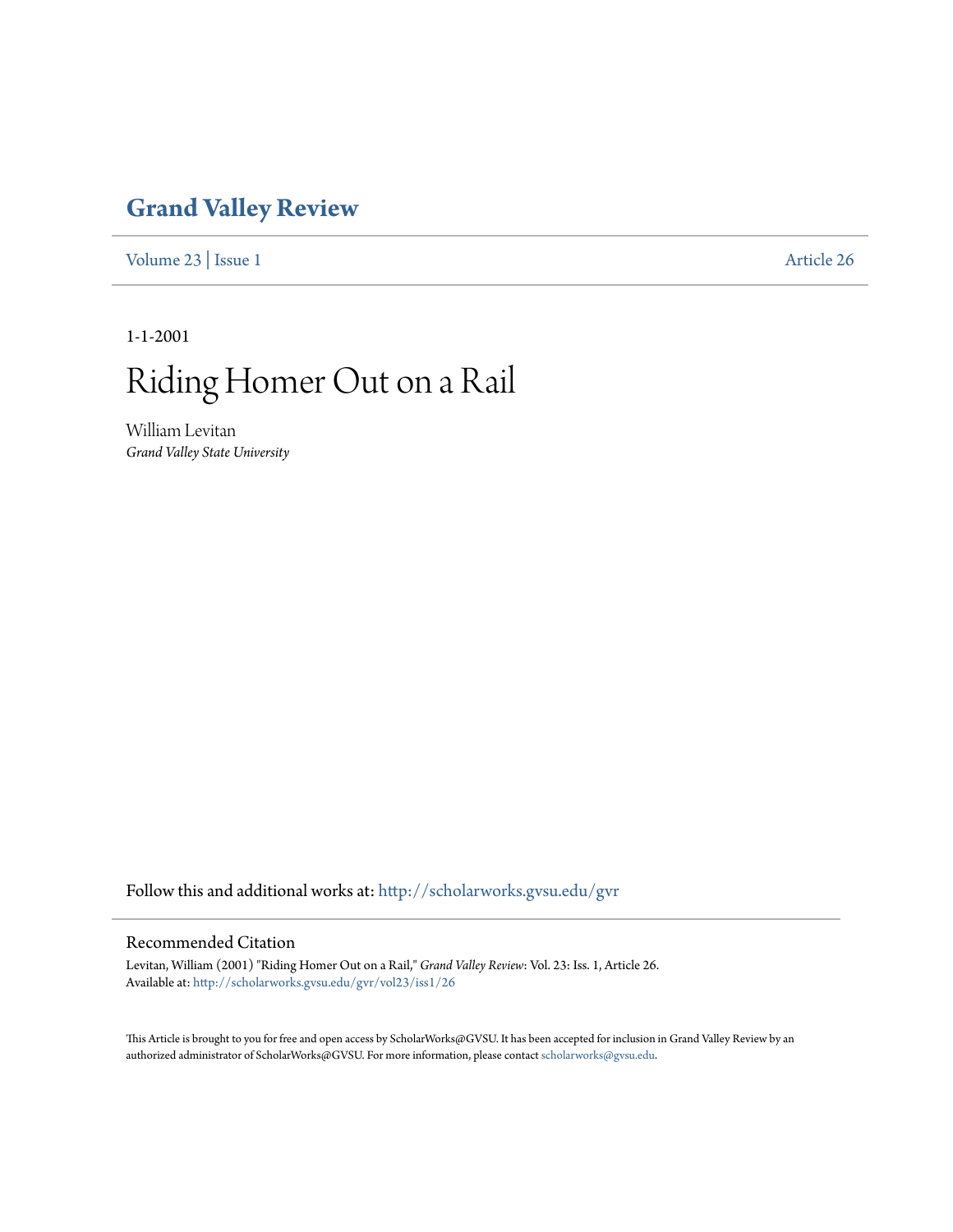# **Riding Homer Out on a Rail**

 $\Omega$  ne of the great pleasures of watching the dark, loopy, always intelligent, and at times heart-breakingly beautiful movies of Joel and Ethan Coen is seeing the high old time the brothers have in flaunting their own unoriginality. The Coens are adepts at the film school game of "hommage" (pronounced frenchly without the "h": what the rest of us know as literary allusion), and behind each of their movies stands a set of other movies (or stories or books) whose contours are clearly visible, nudging, poking, and prodding *this* one into a shape the audience understands because it has seen it before. But more important, they are at heart makers of genre movies-indeed, it is hard to know how to take even such a masterpiece as their *Miller's Crossing* (taken from Dashiell Hammett's *Red Harvest* and The *Glass Key*) except as an essay in generic composition and genre depends on repetition. "Play it again" is the real name of the game.

Their favorite genre is also one of the world's oldest—the quest—which they replay also in the familiar Hollywood modes of the crime movie and the episodic chase. What makes a Coen quest so special is the passionate attachment their characters have to objects of only the most thorough ordinariness-bland creature comforts, the hackneyed sentimentality of travel posters, or the banal domesticity of home and children—that is, to the utterly familiar. But familiarity is just the point here: the quest is for repetition, and the passion driving it is a deep but unreflective nostalgia. Some of the movies' most stunning moments come when the call of the conventionally desirable makes itself heard even against the din of the most outrageous situations: in *Raising Arizona,* for example, when Holly Hunter and Nicolas Cage swear their undying love for the baby they have just kidnapped; or in *Fargo* when Frances McDormand's pregnant police officer

### Review

### 0 *Brother, Where Art Thou?*

A film by Joel Coen & Ethan Coen

> *William Levitan* is *Associate Professor of Classics.*

I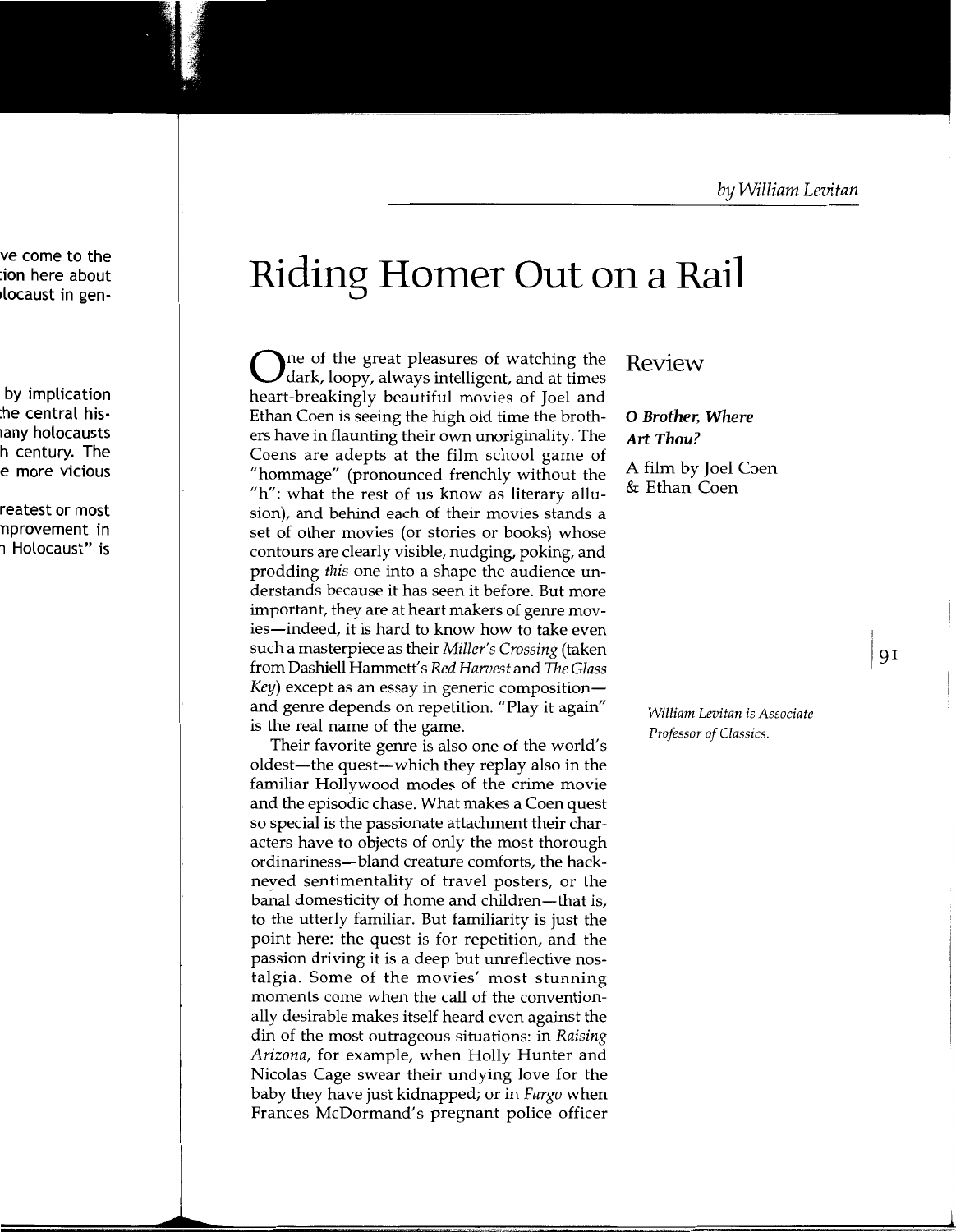returns home after wrapping up a bizarre and brutal case to coo over her stay-at-home husband who has just won a contest for the design of a new postage stamp; or in *Miller's Crossing*  when Albert Finney's Irish gangster wreaks tommy-gun havoc on an entire neighborhood to the swelling strains of "Danny Boy," or when John Turturro explodes into desperate pleading for his life in the midst of what has to be the loveliest forest glade ever put on film. A token of the Coens' mastery over the medium is that what is invoked as beautiful in these scenes never loses its power even amid all the tumult. The stretch between nostalgic desire and its circumstances certainly is great enough that the effects here can be mistaken for mere wackiness; yet these characters—and their creators-appear less as simple wackos than as role-players, working out deep but arbitrary wants in a script that someone else has written for them (which is literally true), but still they persevere. Occasionally, the Coens reveal what happens when the longing to return plays itself out to the end: faced with a blank page, the Broadway writer turned Hollywood hack in *Barton Fink* can only rewrite the same script he has just finished, and in *Blood Simple* the body of a murder victim turns up again and again but remains dead.

92

With their latest movie Joel and Ethan Coen<br>have raised their concern with genre, repetition, and nostalgia to a new level and have greatly expanded its scope. 0 *Brother, Where Art Thou?* is in a number of ways their most serious movie (it is, I think, an Important Film) and at the same time one of their silliest. Its silliness is on an epic scale, though, a magnificent rampage throughout the entire movie, deploying an army of devices drafted from the ranks of familiar silly movie possibilities: loony dialogue, capricious tonal shifts and plot twitches, red herrings, wild coincidences, and a legion of unmotivated character quirks right down to the paltriest set of false beards since the Marx Brothers donned the disguises of the Three Famous Aviators in *A Night*  At the Opera. And-as in Marx Brothers' movies—the silliness is directed against the widest range of targets: individuals, politicians, domestic bliss, rural electrification projects, the criminal justice system, mass media, the father of the Western Tradition of high culture (I'm not kidding), the Confederate flag, and, of course, old movies. In this jumble, there is little in 0 *Brother, Where Art Thou?* that can be anticipated, but also little that has not been seen many times before.

In genre, 0 *Brother* is an unlooked-for hybrid. By its title, it suggests itself as a movie of social comment, in fact as the very one left unmade in Preston Sturges' *Sullivan's Travels,* a comedy about a successful director of Hollywood froth who sets out on a trek through depression-era America in search of material for a new conscience-driven project he calls, yes, 0 *Brother, Where Art Thou?*  Sullivan's travels take him through soup kitchens and hobo jungles to the chain gang of a southern penal farm, where he discovers that what America needs is more light comedies, and he returns to Hollywood duly enlightened. The Coens' movie reverts to the time (1937), the place (rural north Mississippi), and at least a wisp of the plot: Ulysses Everett McGill (George Clooney) and two companions (Tim Blake Nelson and John Turturro) escape from a chain gang to go on an episodic quest whose object shifts as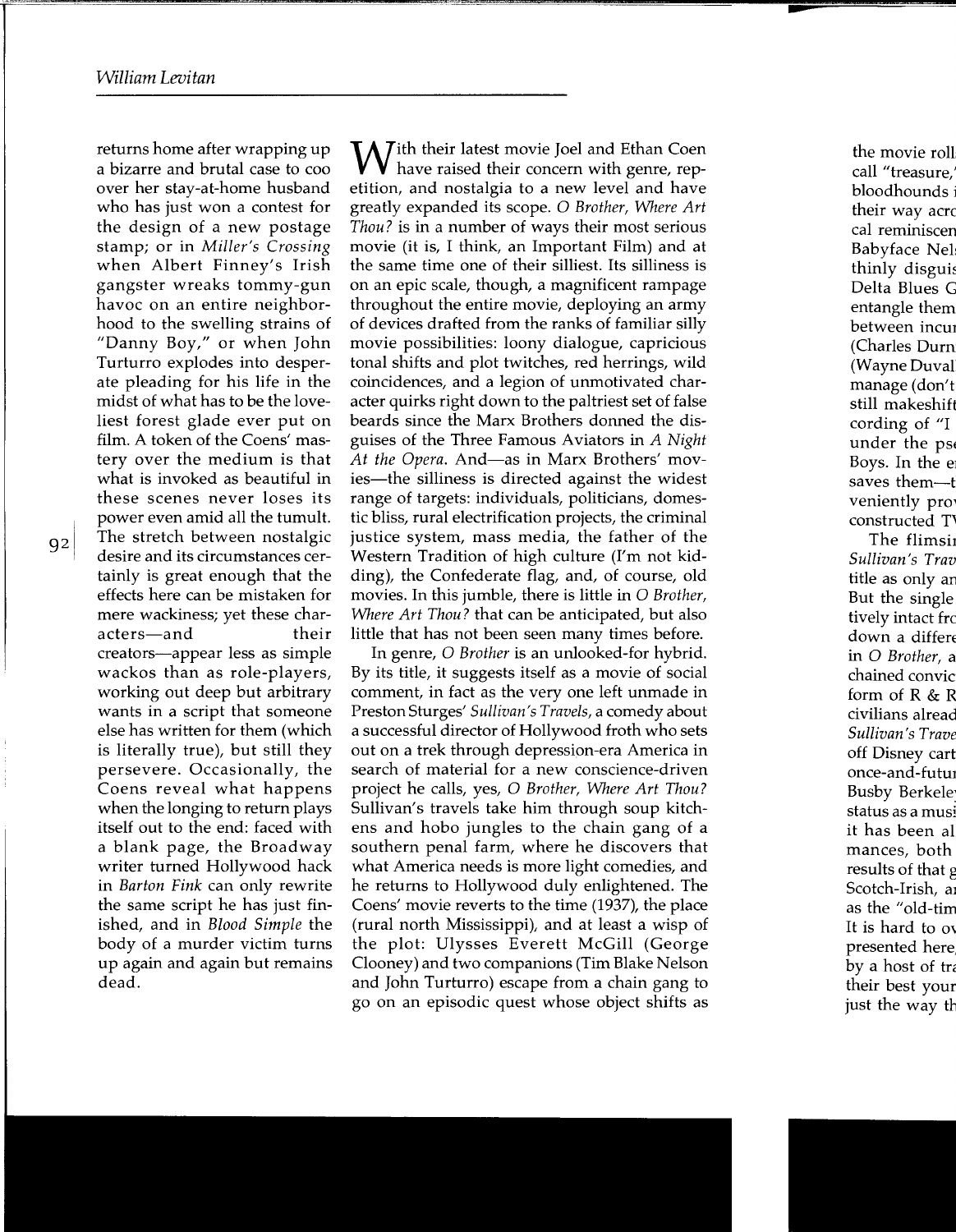the movie rolls along—first, it is something they call"treasure," then Everett's home. With police bloodhounds in hot pursuit, the three adventure their way across a Southland steeped in historical reminiscence: they run into a wildly bipolar Babyface Nelson (Michael Baldaluccio) and a thinly disguised Robert Johnson, King of the Delta Blues Guitar (Chris Thomas King); they entangle themselves with the political campaign between incumbent Governor Pappy O'Daniel (Charles Durning) and challenger Homer Stokes (Wayne Duvall), bungle into a Klan lynching, and manage (don't ask how) to break into the region's still makeshift commercial radio with a hit recording of "I Am a Man of Constant Sorrow" under the pseudonym of The Soggy Bottom Boys. In the end it is their fame as *artistes* that saves them--that, along with floodwaters conveniently provided by the dams of the newly constructed TVA.

The flimsiness of these connections with *Sullivan's Travels* is likely to expose the Coens' title as only another of the movie's false beards. But the single scene the Coens reproduce relatively intact from the Sturges exemplar helps nail down a different generic identity. At one point in 0 *Brother,* as in *Sullivan's Travels,* a group of chained convicts is marched in a particularly grim form of  $R \& R$  into an auditorium to join some civilians already assembled to watch a movie. In *Sullivan's Travels,* what they're watching is a tossoff Disney cartoon, exemplifying Sullivan's own once-and-future ambitions; in 0 *Brother,* it is a Busby Berkeley number, declaring *this* movie's status as a musical. And, of course, that's just what it has been all along, a showcase for performances, both on-screen and off, of assorted results of that glorious fusion of African, English, Scotch-Irish, and commercial traditions known as the "old-time" music of the American South. It is hard to overstate the beauties of the music presented here, vividly and impeccably realized by a host of traditional performers and some of their best younger avatars. The songs are done just the way they're supposed to be done, with

193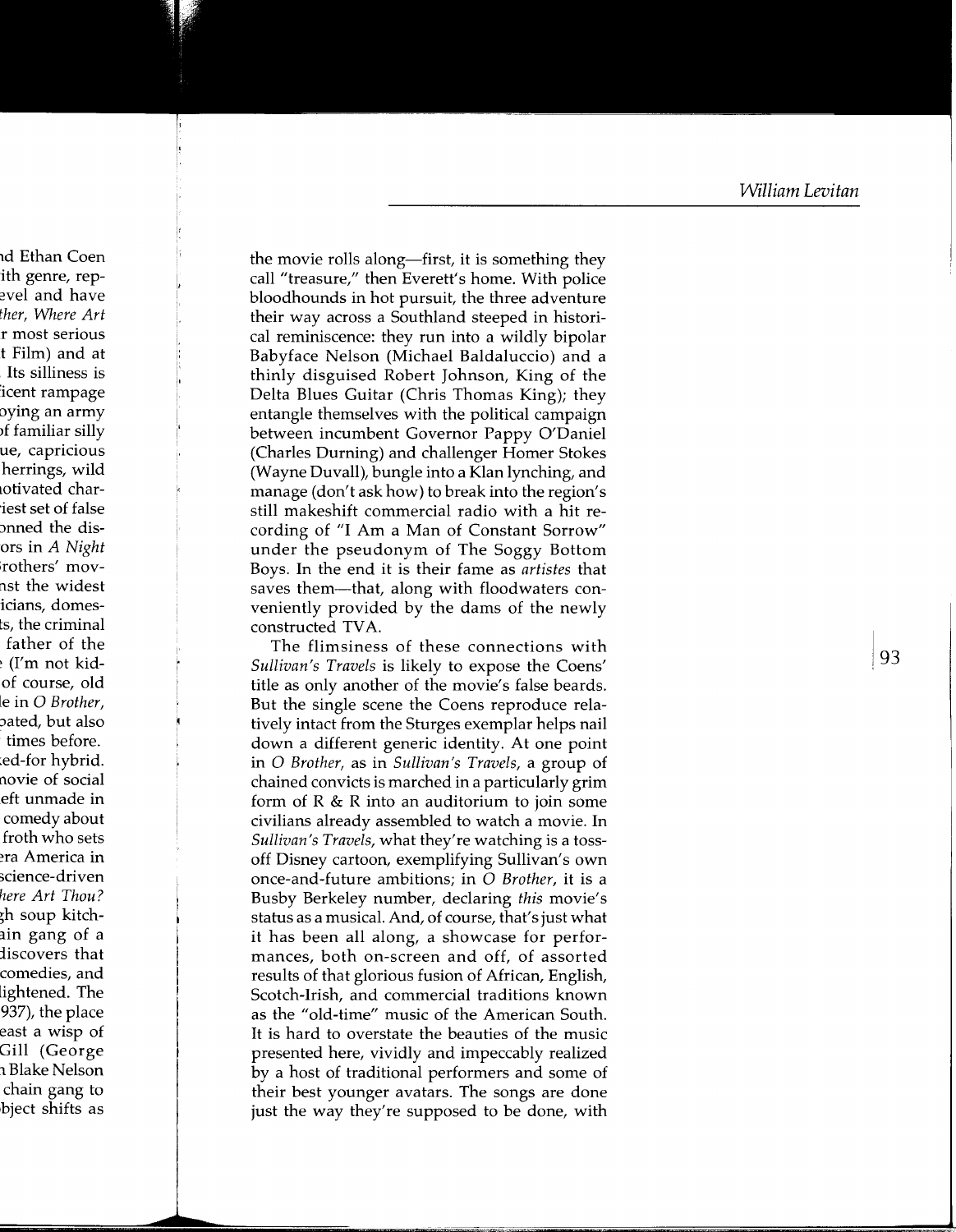love and leisure, always insisting on the long version which includes every verse, every chorus, and every instrumental break in between; and the outcome is thoroughly persuasive. Norman Blake's elegant "You Are My Sunshine" reveals all the forgotten appeal of that old chestnut. Ralph Stanley's otherworldly rendition of "0 Death," rising over the hellish Klan gathering, soars to majestic heights, even as it freezes the blood. The traditional lullaby, "Didn't Leave Nobody but the Baby," as sung here by Alison Krauss, Gilian Welch, and Emmylou Harris, would make anyone long to be an infant again. And when a cotillion of Baptists, white-dad for full immersion, floats in from all directions through the woods, softly chanting in close harmony as they go down to the river to pray, this single achingly lovely moment is enough to justify the whole noisome apparatus of Dolby surroundsound. The Coens aim at the sublime here, and they hit their target.

94

Music is the mark and the vehicle of nostalgia in 0 *Brother, Where Art Thou?*—the point is made long before the refrain of "Angel Band" comes over the closing credits: "Oh, bear me away on your snow-white wings to my immortal home" and it is powerful enough to seem able to carry everything in the vicinity along on a redemptive ride. Even the movie's stumblebum cons are so enthralled by the Baptists' "studyin' about that good old way" that they pronounce themselves saved and want it all to continue just as it is forever. But as the movie insists, the vicinity it depicts is not only the South of lovable clowns and fabulous string bands. It is also the South of chain gangs and lynch mobs, of official brutality and corruption, of stupidity, religious bigotry, poverty, and staggering ignorance; and these ghosts demand blood. Those who may know the music of 0 *Brother, Where Art Thou?* only from the soundtrack CD should be warned that, as often as not, in the movie itself the on-screen performers are only lip synching in the clumsiest and most obvious way. The music retains its call, and that call is authentic and deep, but the attempt to play it again can ring irredeemably false.

The master text behind 0 *Brother, Where Art Thou?,* however, is also the master narrative of nostalgia in the West, and the Coens announce it plainly and early in the opening credits: "Based on the *Odyssey* by Homer." After this, they are rarely less subtle in driving the point home, even going so far as to share screen-writing credit with Homer, a gracious gesture, but a safe one since Homer is unlikely to pick up his check. The Coens are wellversed in the *Odyssey,* aware, for example, that its protagonist is only as much a hero as he is also a vain, fast-talking sharpie whose famed strategies often amount to little more than desperate improvisations (they present his slickness literally here by giving him an obsession with Dapper Dan Men's Pomade), and also that "man of constant sorrow" is a pretty fair translation of the Greek name Odysseus. But for the most part their play with the *Odyssey* is not a scholar's game; it is in the public domain of Western culture, open to anyone who has even glanced at the comic book. Ulysses Everett McGill is going home to wife Penny (Holly Hunter) and the kids, and along the way, he runs into versions of all the familiar episodes. There are Lotus-Eaters, a blind prophet Tiresias, a king of the winds, a giant Cy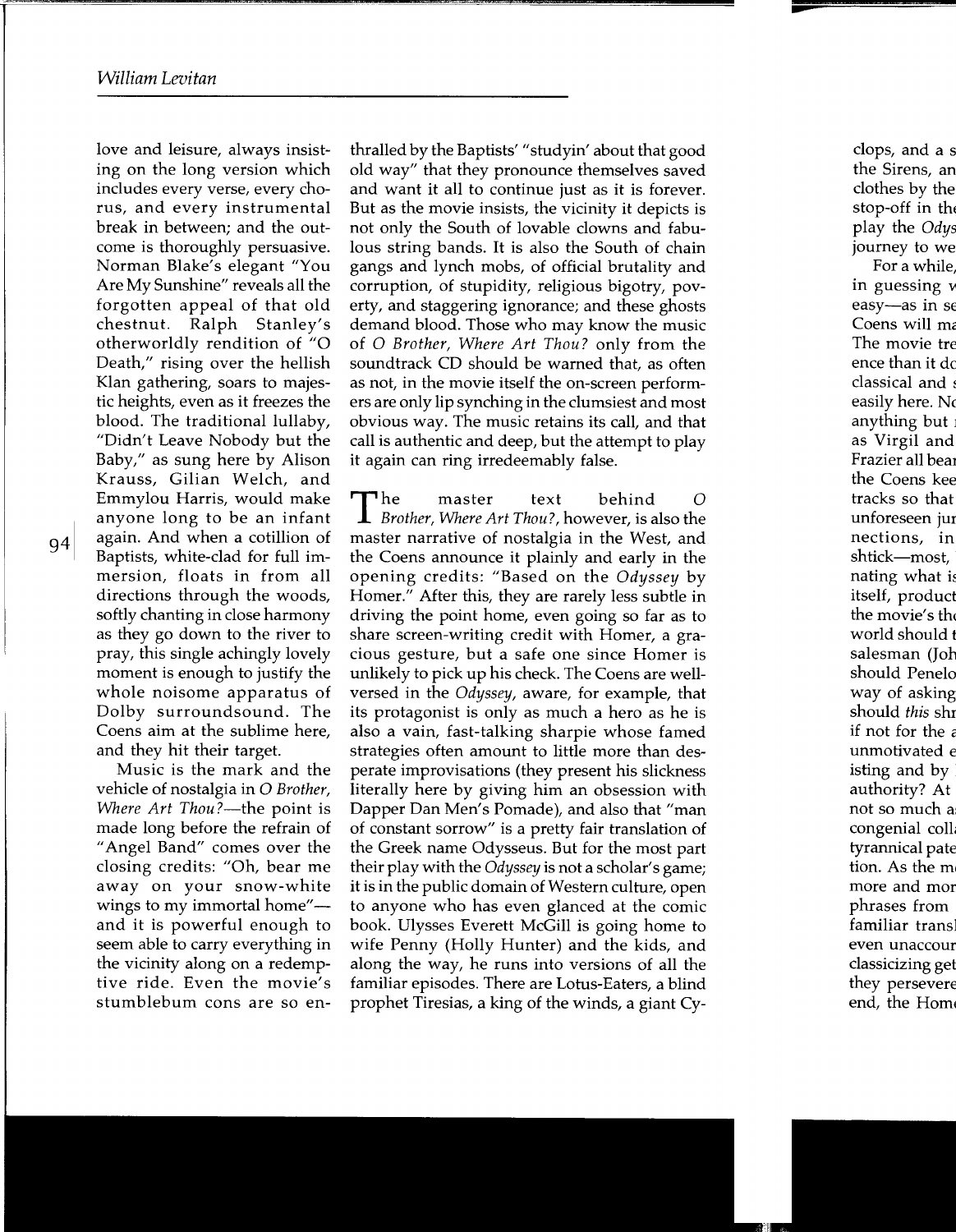~ clops, and a spectacularly sexy combo of Circe, the Sirens, and the Princess Nausicaa washing clothes by the rocks in the river. There is even a stop-off in the land of death. As the Coens replay the *Odyssey,* the journey home becomes a journey to well-known cultural origins.

For a while, the game is good fun, not so much in guessing what signifies which--that is too easy-as in seeing what outrageous stretch the Coens will make next to send up their original. The movie treats Homer with much less reverence than it does old-time music, and in any case classical and southern mythologies do not mix easily here. Not that they couldn't: the *Odyssey* is anything but resistant to cultural transposition, as Virgil and Joyce, Janet Lewis and Charles Frazier all bear witness. But for most of the movie the Coens keep the two on essentially separate tracks so that the pleasure is all the giddier at unforeseen junctions. Most of the Homeric connections, in fact, appear as gratuitous shtick-most, but certainly not all-little illuminating what is going on here or in the *Odyssey*  itself, products only of the Coens' caprice and the movie's thorough- going silliness. Why in the world should the Cyclops become a corrupt Bible salesman (John Goodman, by the way)? Why should Penelope be such a shrew? Or, a better way of asking it, putting first things first: Why should *this* shrew be called Penny? Why indeed, if not for the assertion of a pre-existing pattern, unmotivated except by the fact that it *is* pre-existing and by Homer's unique claim to cultural authority? At times in 0 *Brother,* Homer is felt not so much as an inevitable presence or even a congenial collaborator, but as an arbitrary and tyrannical paterfamilias demanding accommodation. As the movie's yokels step out of character more and more often to mouth actual lines and phrases from the *Odyssey* (or at least from the familiar translation by Robert Fitzgerald) and even unaccountably drop in a bit of Latin, their classicizing gets more and more intrusive, but still they persevere. And when, toward the movie's end, the Homeric paradigm gets bossy enough

to push Ulysses Everett into hapless fisticuffs with Penny's boyfriend-whom everyone around pointedly insists on calling a "sooter"—even a committed classicist in the audience was ready to stand up and shout, "Enough, already!"

The southern shtick and the classical shtick come most uncomfortably together near the movie's climax, when Homer (Stokes, that is, the pretender to gubernatorial power) is unmasked as the murderous Klan leader and, spouting the poisonous claptrap about traditional values and southern heritage still heard daily on the evening news, is mobbed by the populace and ridden out of town on a rail. Such treatment is certainly  $\vert 95 \vert$ unfair for the author of the *Odyssey,* but mobs aren't always so nice when it comes to making distinctions, and it is easy to imagine our man shouting, "But I am Homer the poet! I am Homer the poet!" as he is carried off. Still, the point has been made: there comes a time when nostalgia must end, when the Siren of historical continuity must remain unheeded, when the power of the past over the present must be broken. Soon after this scene, the ominous Charybdis of modernity waiting in the wings, the great floodwaters of the TVA come roaring through the landscape, purging, purifying, cleansing the whole mess and drenching it all under one vast, deep, new lake. The shattered remnants of the movie

I